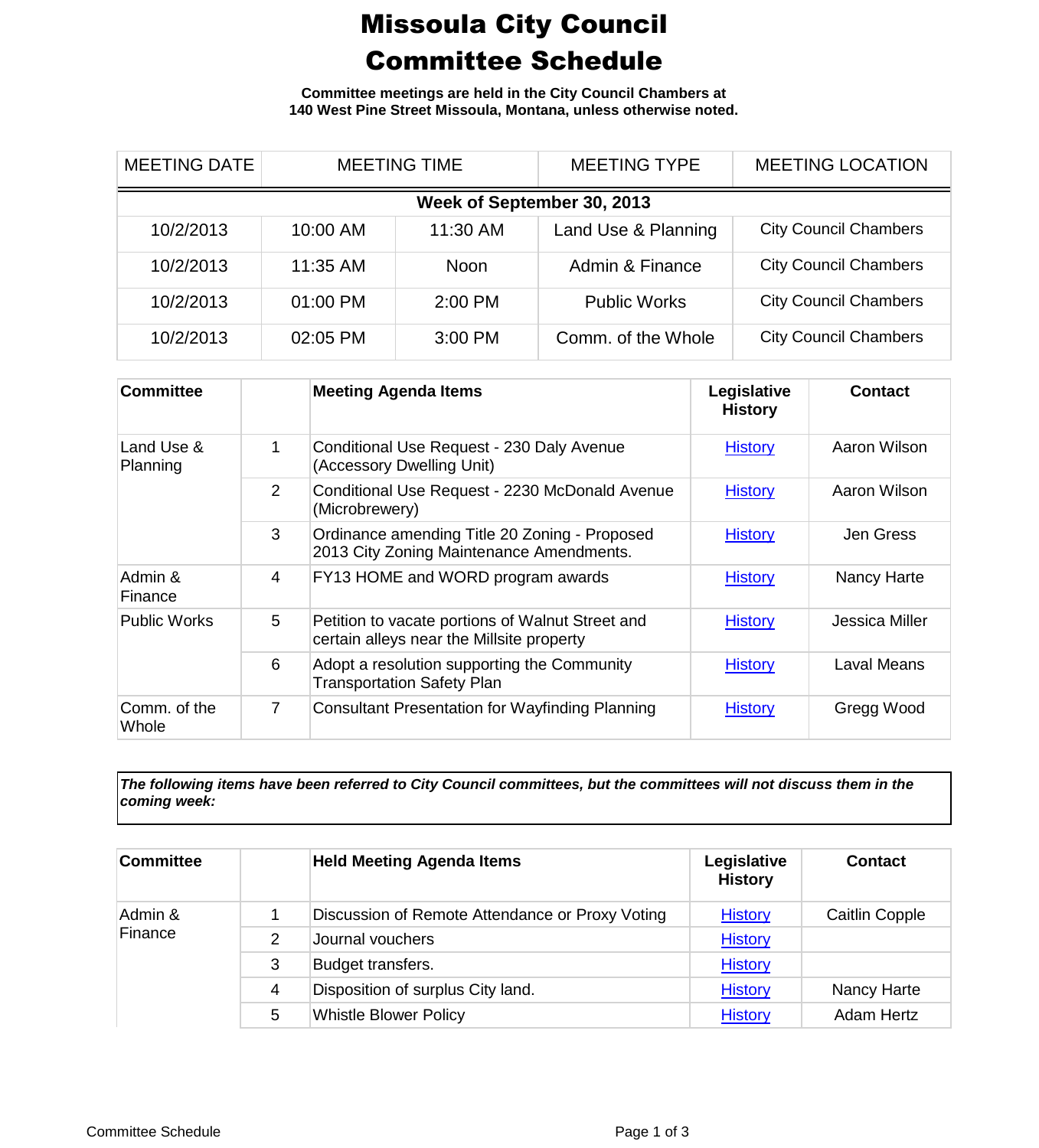## Missoula City Council Committee Schedule

**Committee meetings are held in the City Council Chambers at 140 West Pine Street Missoula, Montana, unless otherwise noted.**

|                         | 6              | Discussion & review of City business licensing rules,<br>practices and fees.                                                                                                                                            | <b>History</b> | <b>Adam Hertz</b>                  |
|-------------------------|----------------|-------------------------------------------------------------------------------------------------------------------------------------------------------------------------------------------------------------------------|----------------|------------------------------------|
| Parks &<br>Conservation | $\overline{7}$ | Discuss the City's strategy to complete a boundary<br>survey of Greenough Park.                                                                                                                                         | <b>History</b> | Dave Strohmaier                    |
|                         | 8              | Agreement for lighting the Madison St. Pedestrian<br><b>Bridge</b>                                                                                                                                                      | <b>History</b> | Donna Gaukler                      |
| Comm. of the<br>Whole   | 9              | Discussion of Artspace                                                                                                                                                                                                  | <b>History</b> | Caitlin Copple                     |
|                         | 10             | Bi-annual meeting with the Chamber of Commerce                                                                                                                                                                          | <b>History</b> | <b>Marilyn Marler</b>              |
| Comm. of the            | 11             | Conference updates and information sharing                                                                                                                                                                              | <b>History</b> | <b>Marilyn Marler</b>              |
| Whole                   | 12             | Joint meeting of the Mayor, City Council and County<br>Commission; a facilitated quarterly OPG review as<br>directed in the Interlocal Agreement.                                                                       | <b>History</b> | Mayor Engen                        |
|                         | 13             | Propose the City Council be a member unit of the<br>Missoula Chamber of Commerce.                                                                                                                                       | <b>History</b> | <b>Dick Haines</b>                 |
|                         | 14             | Updates from Council representatives on the Health<br>Board, Community Forum, Transportation Policy<br>Coordinating Committee, other boards and<br>commissions as necessary. (Ongoing)                                  | <b>History</b> | Ongoing                            |
|                         | 15             | Update from Missoula Economic Partnership<br>President/CEO James Grunke                                                                                                                                                 | <b>History</b> | <b>Marilyn Marler</b>              |
| Land Use &<br>Planning  | 16             | Annexation, (see separate list at City Clerk's Office<br>for pending annexations) (Ongoing in committee)                                                                                                                | <b>History</b> |                                    |
|                         | 17             | Amend Article 7. Error Corrections and Adjustments<br>to the subdivision regulations to allow for restrictions<br>or conditions placed on a plat by the governing body<br>to be amended or removed by a future council. | <b>History</b> | Jon Wilkins                        |
|                         | 18             | Discussion of City planning issues with members of<br>the Planning Board.                                                                                                                                               | <b>History</b> | <b>Bob Jaffe</b>                   |
| Pub. Safety &           | 19             | Police Department update.                                                                                                                                                                                               | <b>History</b> | <b>Mark Muir</b>                   |
| Health                  | 20             | Health Department update.                                                                                                                                                                                               | <b>History</b> | Ellen Leahy                        |
|                         | 21             | Fire Department update.                                                                                                                                                                                                 | <b>History</b> | Jason Diehl                        |
|                         | 22             | Ordinance generally amending Chapter 8.52<br>Missoula Municipal Code entitled "Fireworks."                                                                                                                              | <b>History</b> | Dave Strohmaier                    |
|                         | 23             | Discussion of sexual assault prevention campaign<br>and consideration of unfunded crime victim advocate<br>urban outreach position.                                                                                     | <b>History</b> | Caitlin Copple                     |
|                         | 24             | Safety aspects of management of the urban deer<br>population in the city of Missoula.                                                                                                                                   | <b>History</b> | Dick Haines, Jon<br><b>Wilkins</b> |
|                         | 25             | Discussion with Crime Victim Advocate Office.                                                                                                                                                                           | <b>History</b> | Jon Wilkins                        |
|                         | 26             | Eat Smart Coalition information.                                                                                                                                                                                        | <b>History</b> | Jason Wiener                       |
|                         | 27             | Air quality issues related to railroad operations in                                                                                                                                                                    | <b>History</b> | Dave Strohmaier                    |